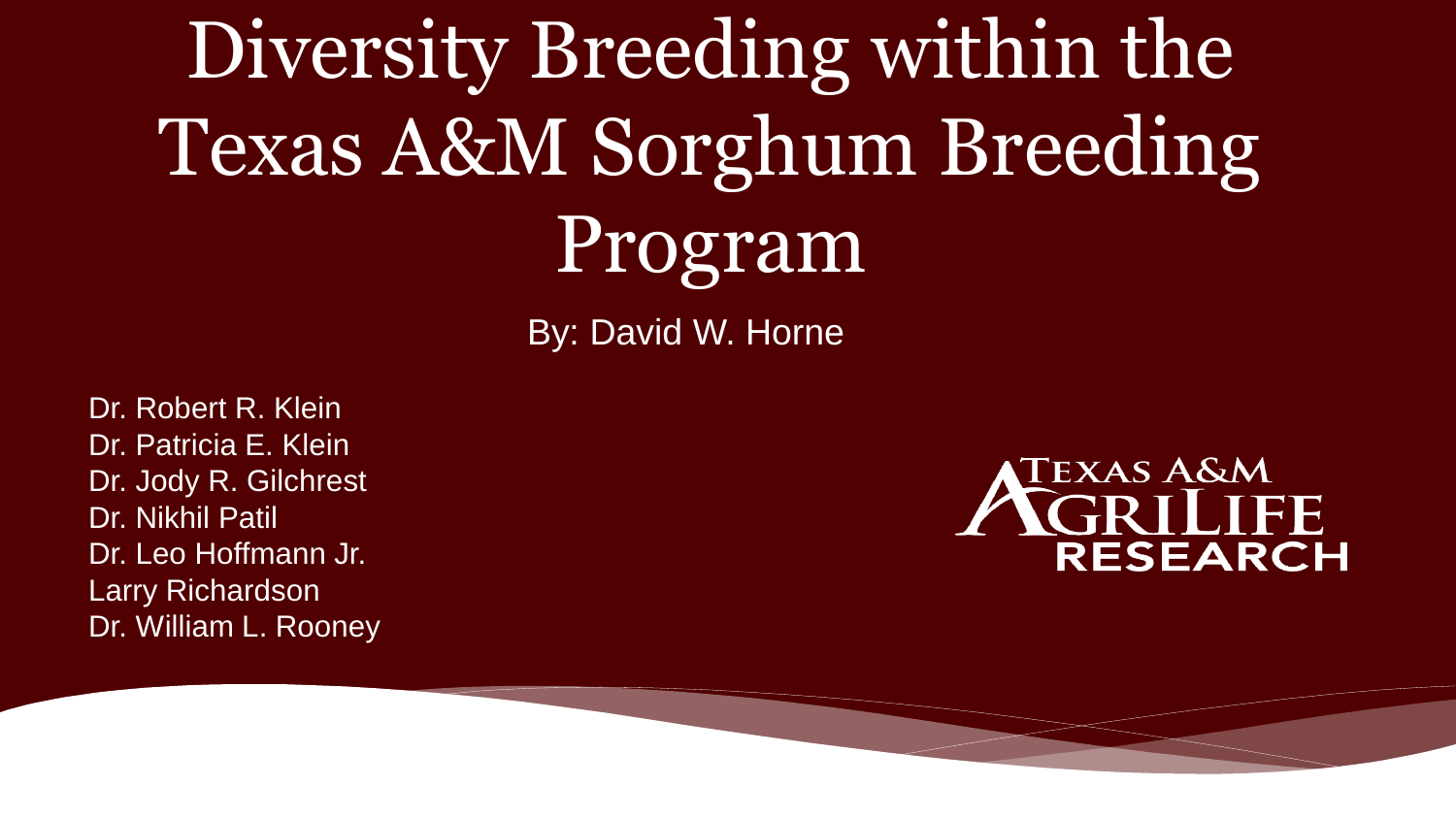#### Generating Selectable Variation - SC



Figure 1. Procedure used in converting exotic varieties to short early types.



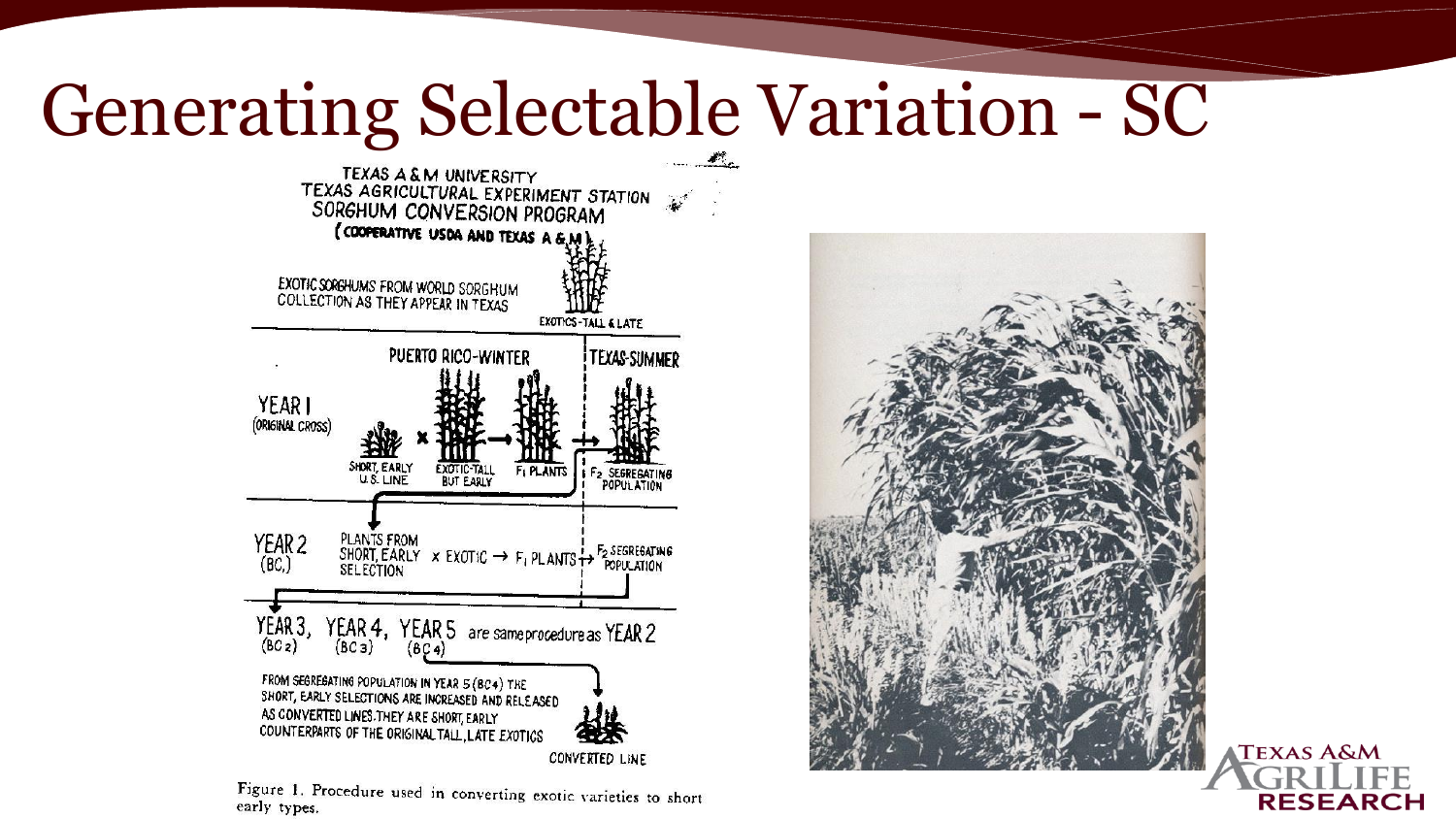# TAES—USDA Sorghum Conversion Program

- $> 1963 2003$
- ➢ ~700 were fully converted
- $>$  ~ 30-50 converted lines critical to sorghum production worldwide

 $\geq$  SC<sub>23</sub>  $>$  SC33  $>$  SC35  $\geq$  SC56  $\geq$  SC<sub>76</sub>  $\geq$  SC77  $\geq$  SC103  $\geq$  SC108  $\geq$  SC110

- $\geq$  SC120
- $\geq$  SC155  $\geq$  SC175
- $\geq$  SC<sub>265</sub>
- $>$  SC303
	- $>$  SC326
- $\geq$  SC372
	- $\geq$  SC414
- $\geq$  SC599

 $\geq$  SC650  $\geq$  SC748  $\geq$  SC1079

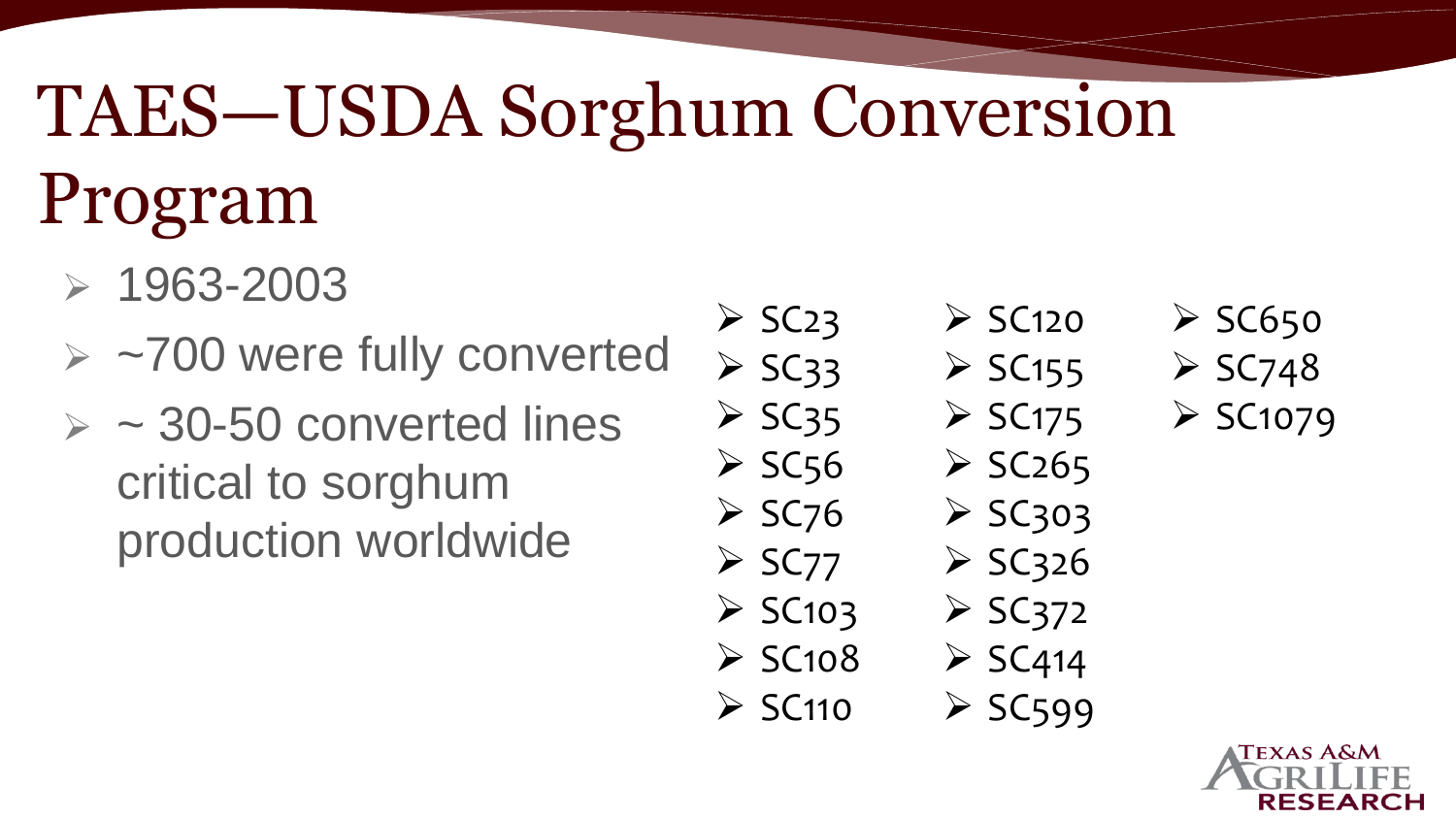#### Reinstated Sorghum Conversion (RSC)

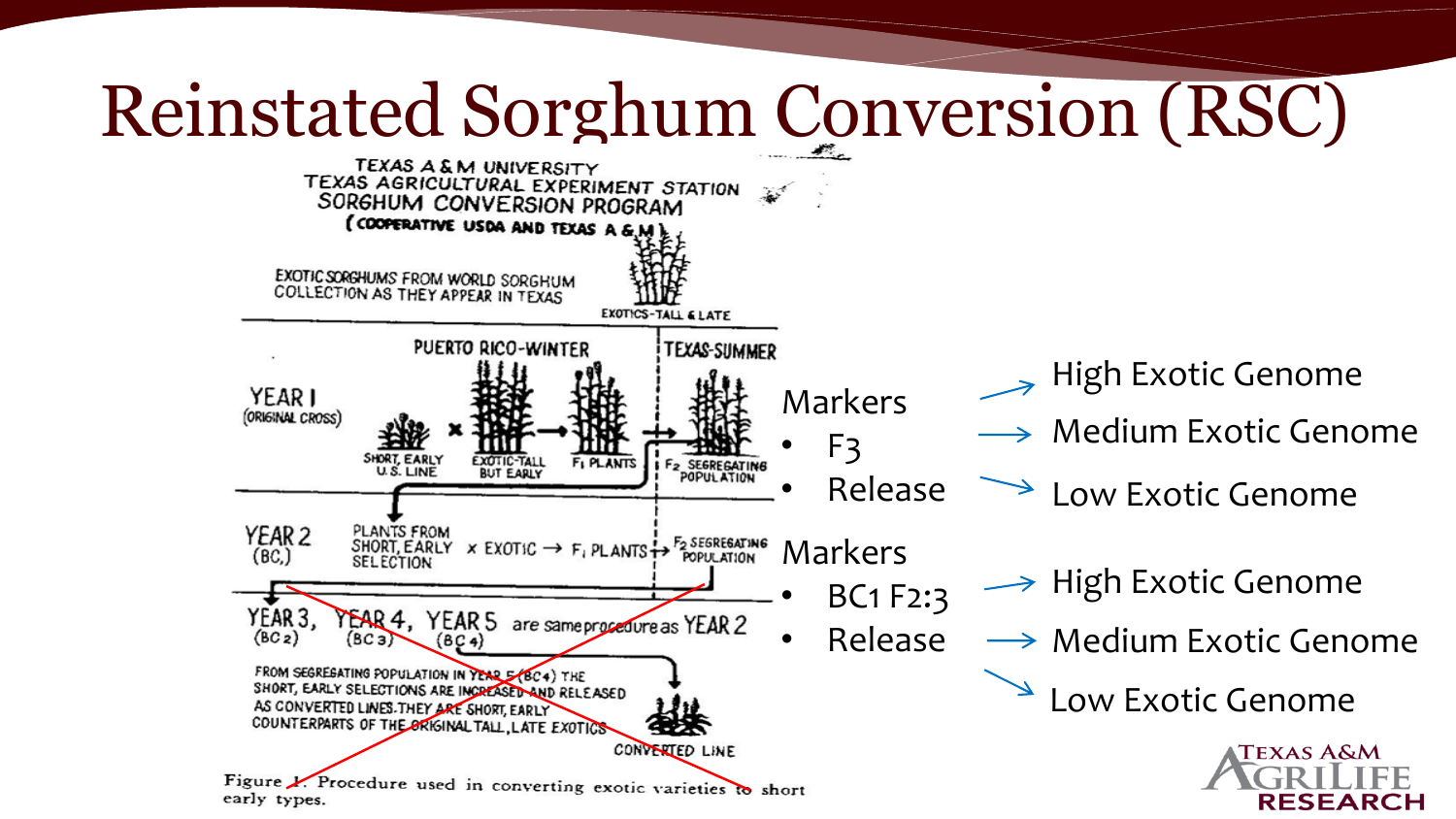# Reinstated Sorghum Conversion (RSC) Program

- $\geq 2009 2015$
- ➢ 136 unadapted "partially" converted
- ➢ Released early generation material  $(F_{2:4}$  & BC<sub>1</sub>F<sub>2</sub>)
- ➢ Partially converted lines of potential value to forage and grain production

➢ **RSC08** ➢ **RSC17** ➢ **RSC22**  $\triangleright$  RSC35

➢ **RSC37**

➢ RSC40

 $\triangleright$  RSC53

 $\triangleright$  RSC62

 $\triangleright$  RSC66

 $\triangleright$  RSC68

- ➢ **RSC73**  $\triangleright$  RSC74 ➢ **RSC76**
- ➢ RSC77
- ➢ RSC93
- ➢ RSC94
- $\triangleright$  RSC105
- ➢ RSC111
- $\triangleright$  RSC112
	- ➢ **RSC114**
- $\triangleright$  RSC116
- $\triangleright$  RSC119
- $\triangleright$  RSC124
- $\triangleright$  RSC130
- $\triangleright$  RSC132
- $\triangleright$  RSC133
- ➢ **RSC135**
- $\triangleright$  RSC124

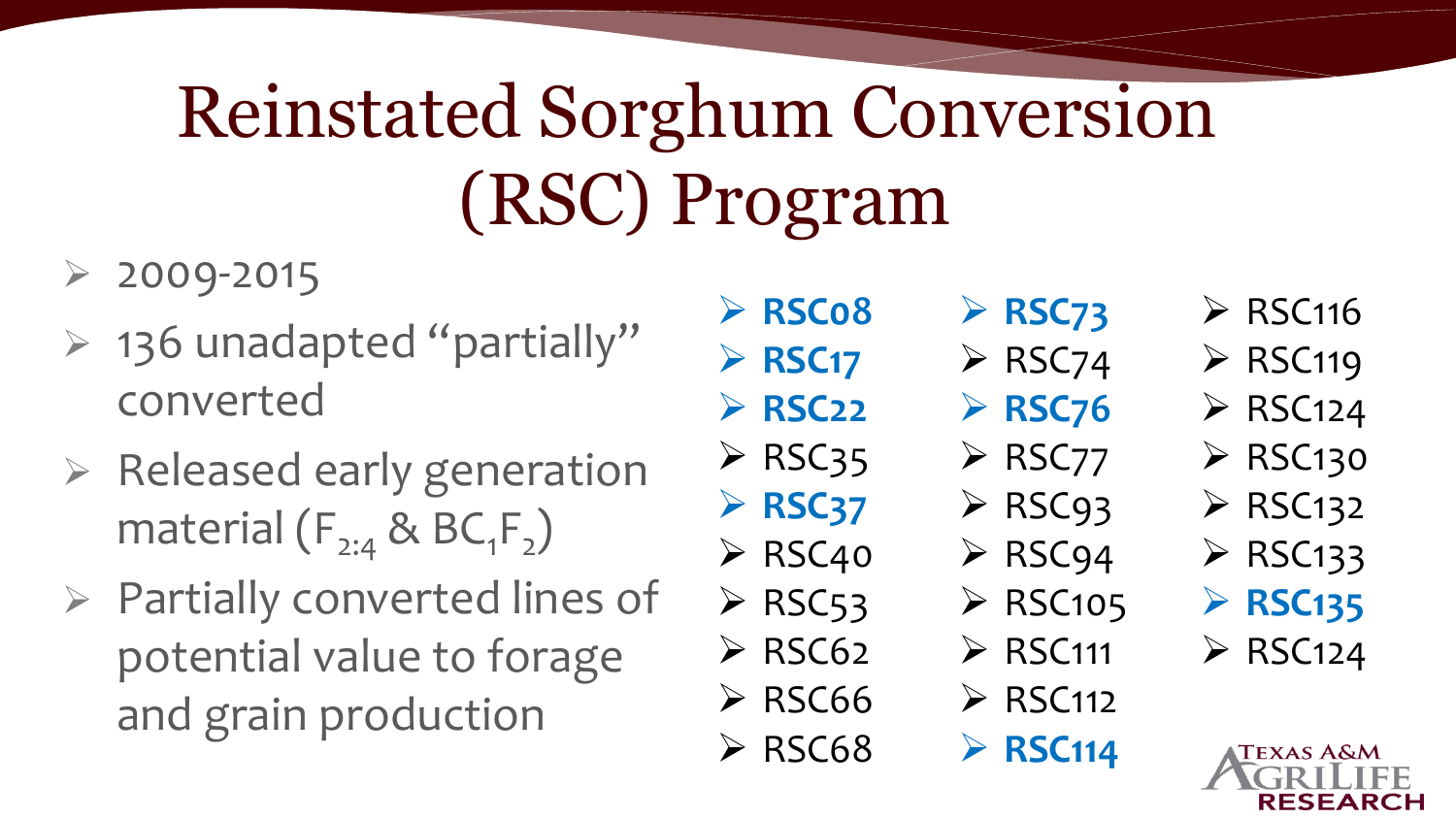## **Objectives**

- Relationship between % exotic genome and agronomic performance
- Performance of partially converted lines across testers



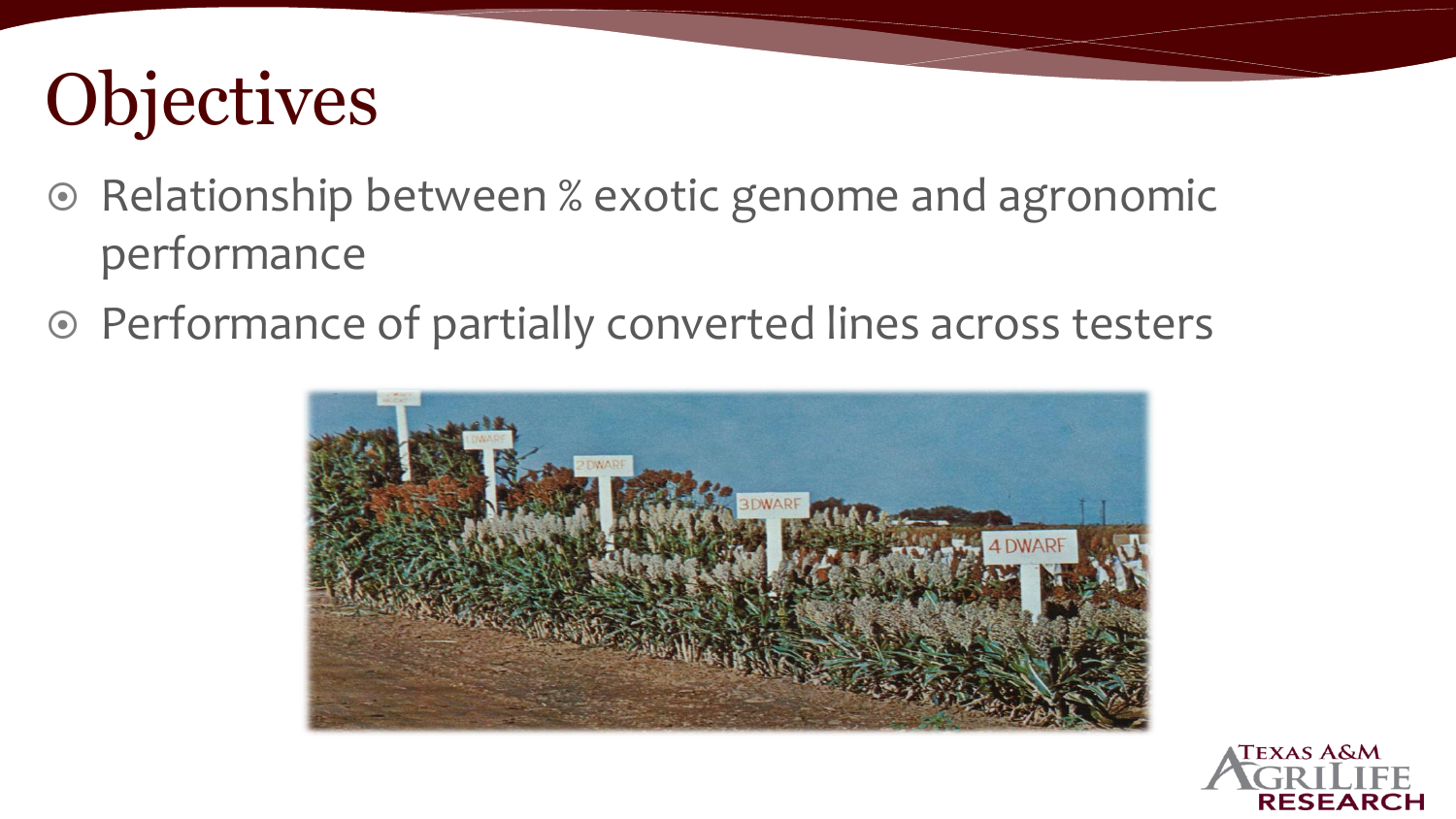# RSC Marker-assisted Breeding Scheme

- ➢ Genotype By Sequencing
	- ➢ (GBS), ~2,000 SNPs spanning 10 chromosomes
- ➢ Each line testcrossed to three testers

| % Exotic Genome Recovered (% Ex.Gen.) |                |      |        |      |  |  |  |  |
|---------------------------------------|----------------|------|--------|------|--|--|--|--|
| Population                            | # Lines        | Low  | Medium | High |  |  |  |  |
| RSC 08                                | $\overline{2}$ | 0.24 | 0.30   | 0.33 |  |  |  |  |
| <b>RSC 17</b>                         | $\overline{2}$ | 0.32 | 0.35   | 0.40 |  |  |  |  |
| <b>RSC 22</b>                         | $\mathcal{L}$  | 0.28 | 0.33   | 0.37 |  |  |  |  |
| <b>RSC 37</b>                         | $\overline{2}$ | 0.26 | 0.28   | 0.34 |  |  |  |  |
| <b>RSC 73</b>                         | $\overline{2}$ | 0.33 | 0.38   | 0.49 |  |  |  |  |
| <b>RSC 76</b>                         | $\overline{2}$ | 0.31 | 0.46   | 0.53 |  |  |  |  |
| <b>RSC 114</b>                        | $\mathcal{L}$  | 0.22 | 0.28   | 0.32 |  |  |  |  |
| <b>RSC 135</b>                        | 2              | 0.26 | 0.32   | 0.35 |  |  |  |  |

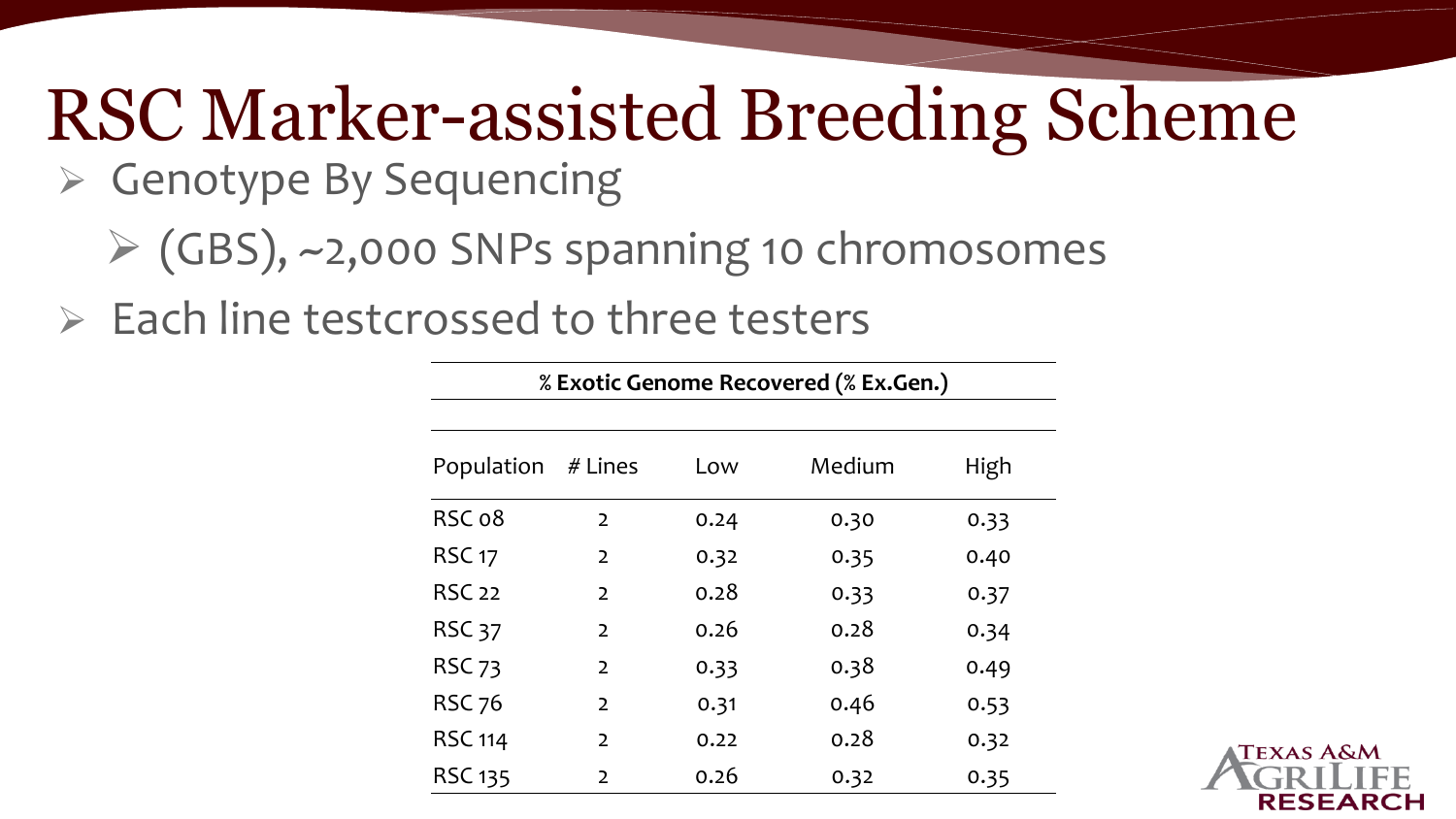### Materials & Methods - Genotypes

| <b>RSC Population</b> | <b>Country of Origin</b> | Race           | Fert. R.x.   |  |  |
|-----------------------|--------------------------|----------------|--------------|--|--|
| 8                     | Ethiopia                 | Durra          | $\mathsf{R}$ |  |  |
| 17                    | Mali                     | Durra          | $\mathsf{R}$ |  |  |
| 22                    | <b>USA</b>               | Caudatum       | B            |  |  |
| 37                    | Sudan                    | Caudatum       | $\mathsf R$  |  |  |
| 73                    | Sudan                    | Caudatum       | $\mathsf R$  |  |  |
| 76                    | Sudan                    | Caudatum-Durra | $\mathsf R$  |  |  |
| 114                   | Ethiopia                 | Durra          | $\mathsf R$  |  |  |
| <u>135</u>            | Ethiopia                 | Durra          | $\mathsf R$  |  |  |
| <b>Tester</b>         | <b>Height/Maturity</b>   | Zone           |              |  |  |
| Tx436                 | 3-dwf/medium             | Temp/Tropical  | $\mathsf R$  |  |  |
| Tx2928                | 3-dwf/early              | Temp. Adapt.   | B            |  |  |
| Tx645                 | 3-dwf/med-late           | Sub.Tropical   | $\sf B$      |  |  |

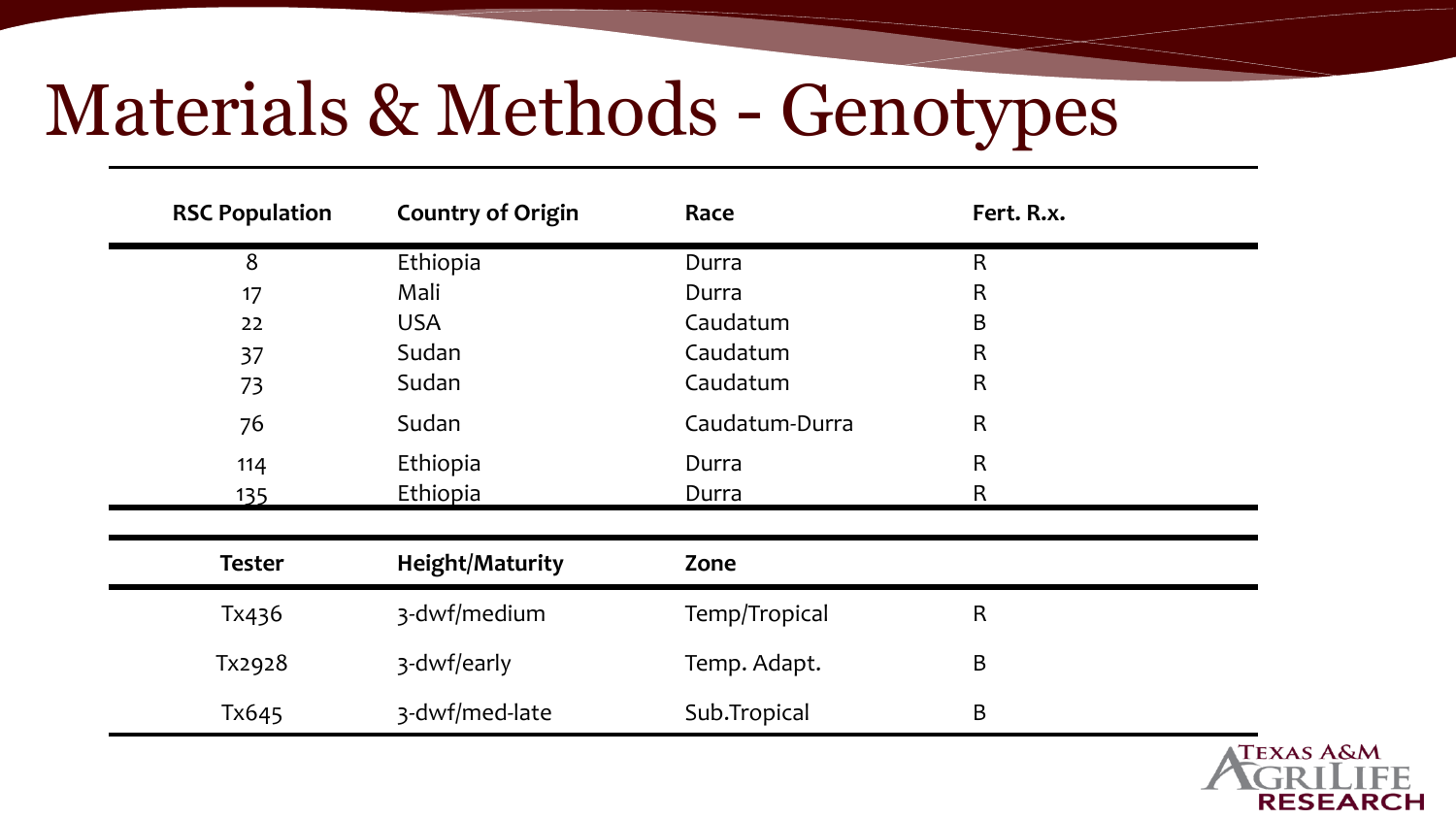### Materials & Methods (2015)

| <b>Test</b>   | Num. Plots | <b>Reps</b>    | YD (t/ha) | Height (cm) | <b>DY</b> |
|---------------|------------|----------------|-----------|-------------|-----------|
| <b>RSC022</b> | 72         | $\overline{4}$ | 4.24      | 73          | 66        |
| <b>RSC135</b> | 72         | $\overline{4}$ | 4.54      | 64          | 68        |
| <b>RSC114</b> | 36         | $\mathbf 2$    | 5.01      | 71          | 68        |
| <b>RSCo76</b> | 48         | $\overline{2}$ | 5.28      | 59          | 67        |
| <b>RSC073</b> | 60         | $\mathbf 2$    | 5.43      | 58          | 66        |
| <b>RSC017</b> | 35         | $\overline{2}$ | 5.79      | 59          | 64        |
| RSCoo8        | 30         | $\mathbf 2$    | 5.89      | 65          | 67        |
| <b>RSC037</b> | 36         | $\mathbf 2$    | 6.30      | 66          | 64        |
| Average       |            |                | 5.31      | 64          | 66        |

**TEXAS A&M RESEARCH**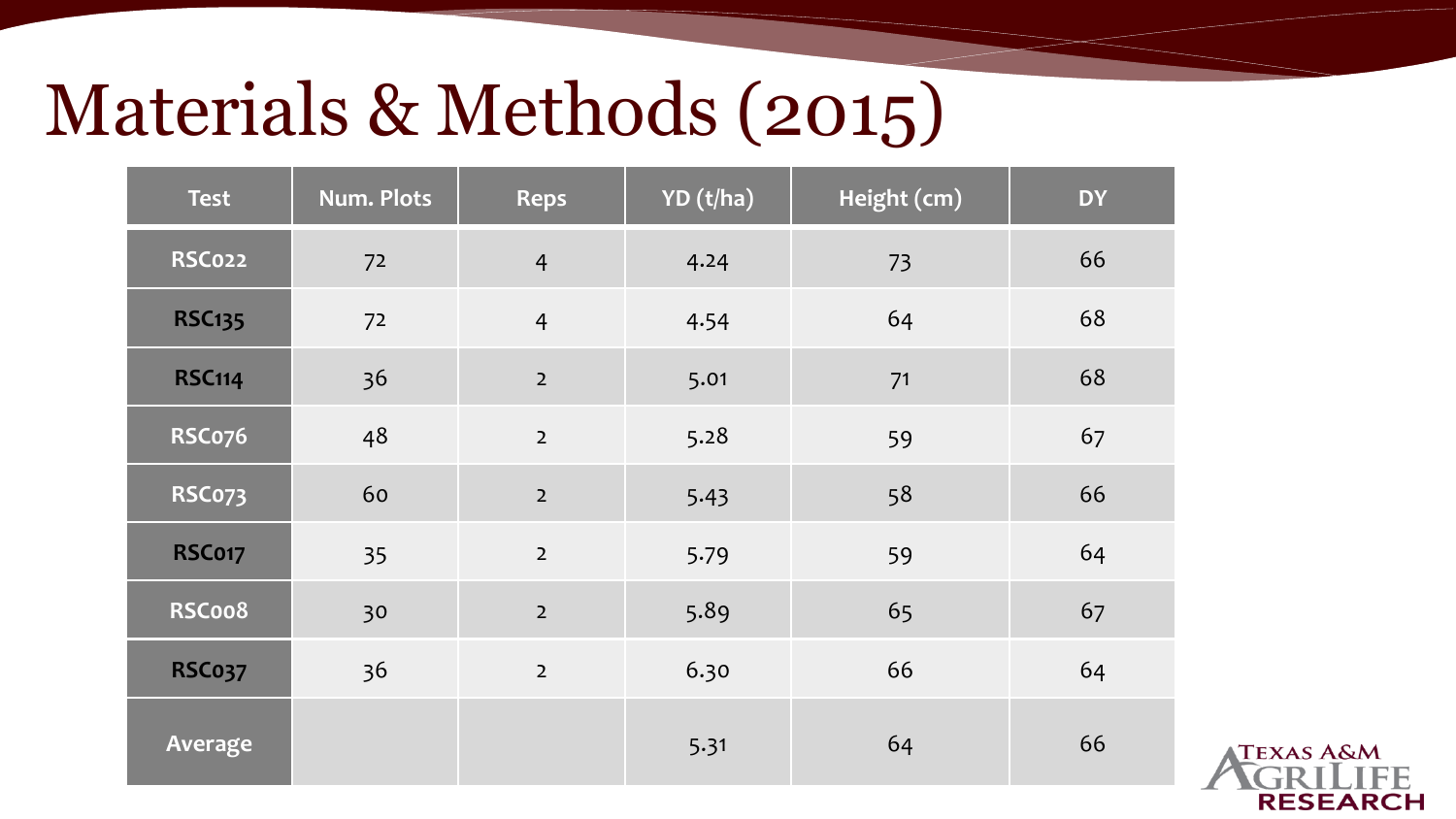#### Materials & Methods (2016-2017)

|                            |        | 2016                      |                |                |
|----------------------------|--------|---------------------------|----------------|----------------|
| Location                   | RSC017 | <b>RSC037</b>             | <b>RSC114</b>  | <b>RSC135</b>  |
| College Station, TX        | X      | $\pmb{\times}$            | X              | X              |
| Corpus Christi, TX         |        | $\boldsymbol{\mathsf{X}}$ |                | X              |
| Halfway, TX<br>Weslaco, TX | X<br>X | X                         | X<br>X         | X              |
|                            |        | 2017                      |                |                |
| College Station, TX        |        | X                         | X              | X              |
| Corpus Christi, TX         |        |                           |                | X              |
| Halfway, TX<br>Weslaco, TX |        |                           |                |                |
| Number of entries          | 30     | 30                        | 30             | 30             |
| Replications               | 4      | 4                         | 4              | 4              |
| <b>Years Observed</b>      | 1      | $\overline{2}$            | $\overline{2}$ | $\overline{2}$ |
| Total observations         | 120    | 240                       | 240            | 240            |

**TEXAS A&M** 

**RESEARCH**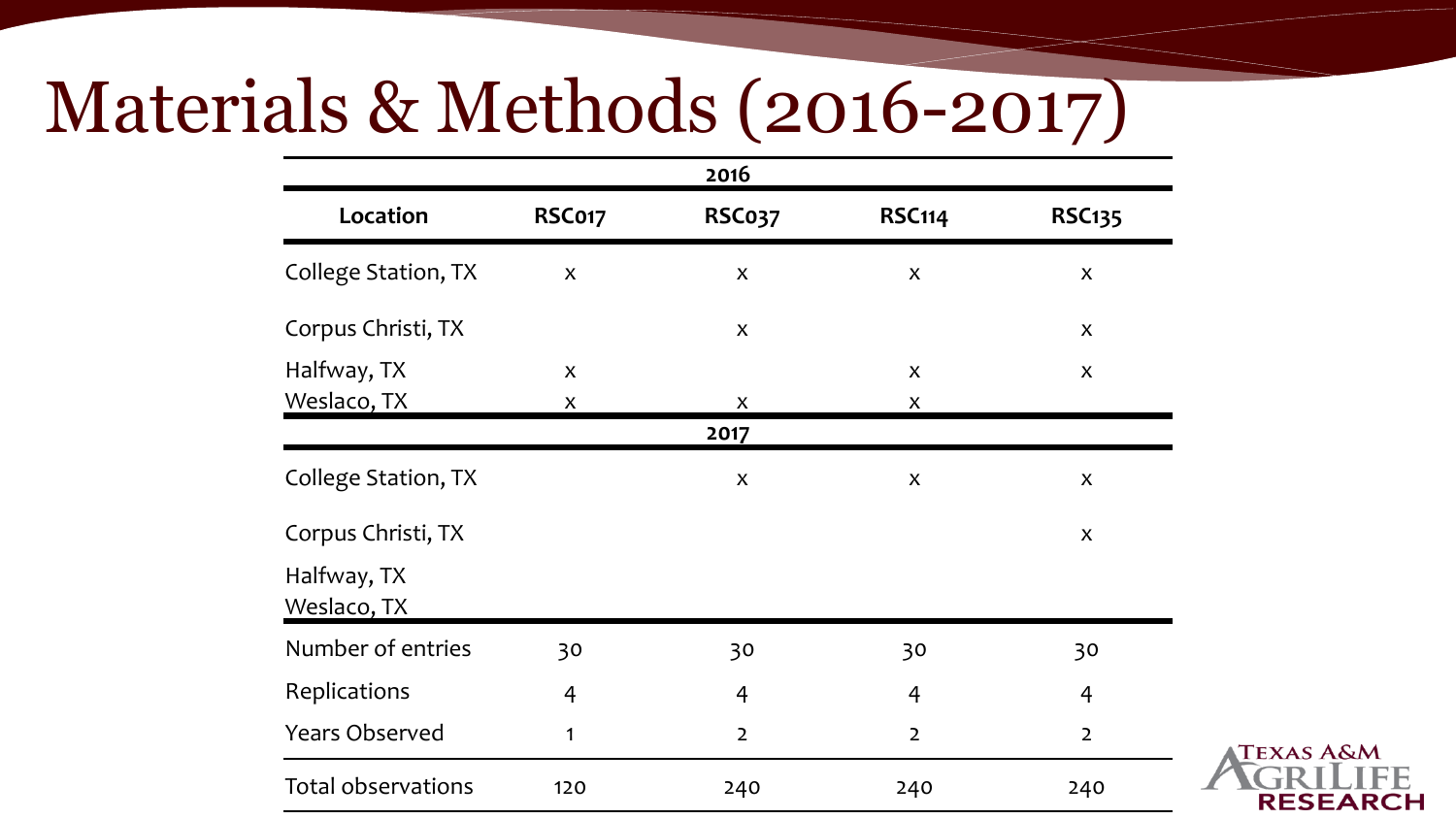#### Results & Discussion – Level

| Yield (t/ha) 2016-2017 |               |               |               |              |                |   |                |     |             |
|------------------------|---------------|---------------|---------------|--------------|----------------|---|----------------|-----|-------------|
| % Ex. Gen              | <b>RSC 17</b> |               | <b>RSC 37</b> |              | <b>RSC 114</b> |   | <b>RSC 135</b> |     | Average     |
| High                   | 3.85          | A             | 4.54          | <b>A</b>     | 4.40           | A | 3.88           | A B | A<br>4.32   |
| Medium                 | 3.54          | A             | 4.39          | <sup>A</sup> | 3.72           | B | 3.58           | B   | A B<br>4.09 |
| Low                    | $\bullet$     | $\sim$ $\sim$ | 3.19          | B            | 4.49           | A | 4.39           | A   | 3.84<br>B   |

\*Levels not connected by the same letter are significantly different within Population (RSC) using T-test at alpha 0.05

- ◎ High % exotic recovery yields higher for two populations
- Low % exotic recovery yields higher for two populations
- Across all populations, high % exotic yields the best

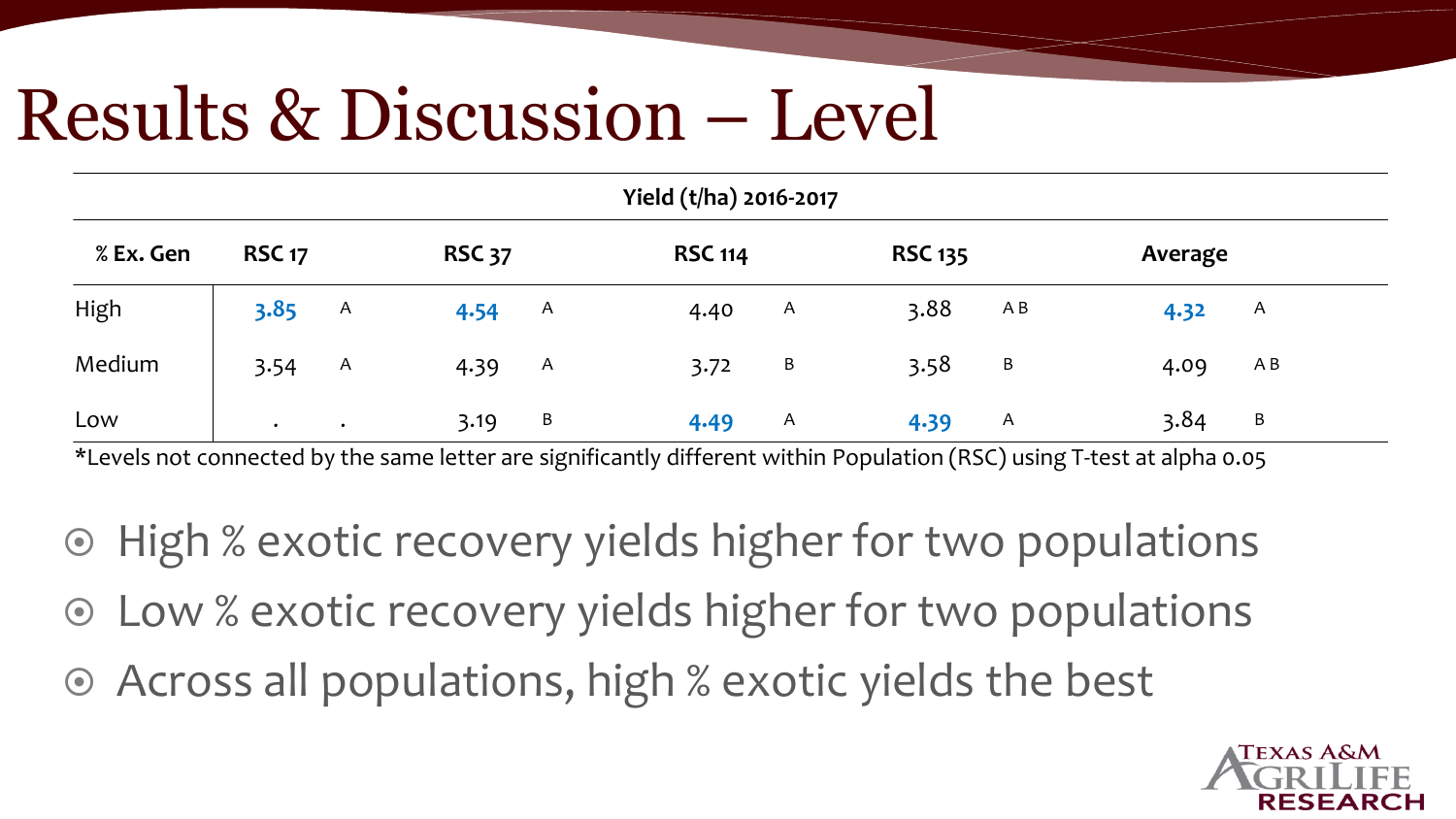#### Results & Discussion – Tester

| Yield (t/ha) 2016-2017 |               |   |               |          |                |   |                |   |         |              |  |
|------------------------|---------------|---|---------------|----------|----------------|---|----------------|---|---------|--------------|--|
| <b>Tester</b>          | <b>RSC 17</b> |   | <b>RSC 37</b> |          | <b>RSC 114</b> |   | <b>RSC 135</b> |   | Average |              |  |
| A3Tx436                | 3.62          | A | 3.93          | В        | 3.30           | C | 2.94           | C | 3.49    | B            |  |
| ATx2928                | 3.67          | A | 4.60          | <b>A</b> | 4.06           | B | 4.02           | B | 4.22    | A            |  |
| ATx645                 | 4.02          | A | 4.38          | A B      | 4.88           | A | 4.69           | A | 4.54    | $\mathsf{A}$ |  |

\*Levels not connected by the same letter are significantly different within Population (RSC) using T-test at alpha 0.05

- A3Tx436 has lowest yield across populations
- ATx645 tends to be the highest yielding across populations
- Across all populations, ATx645 yields the highest

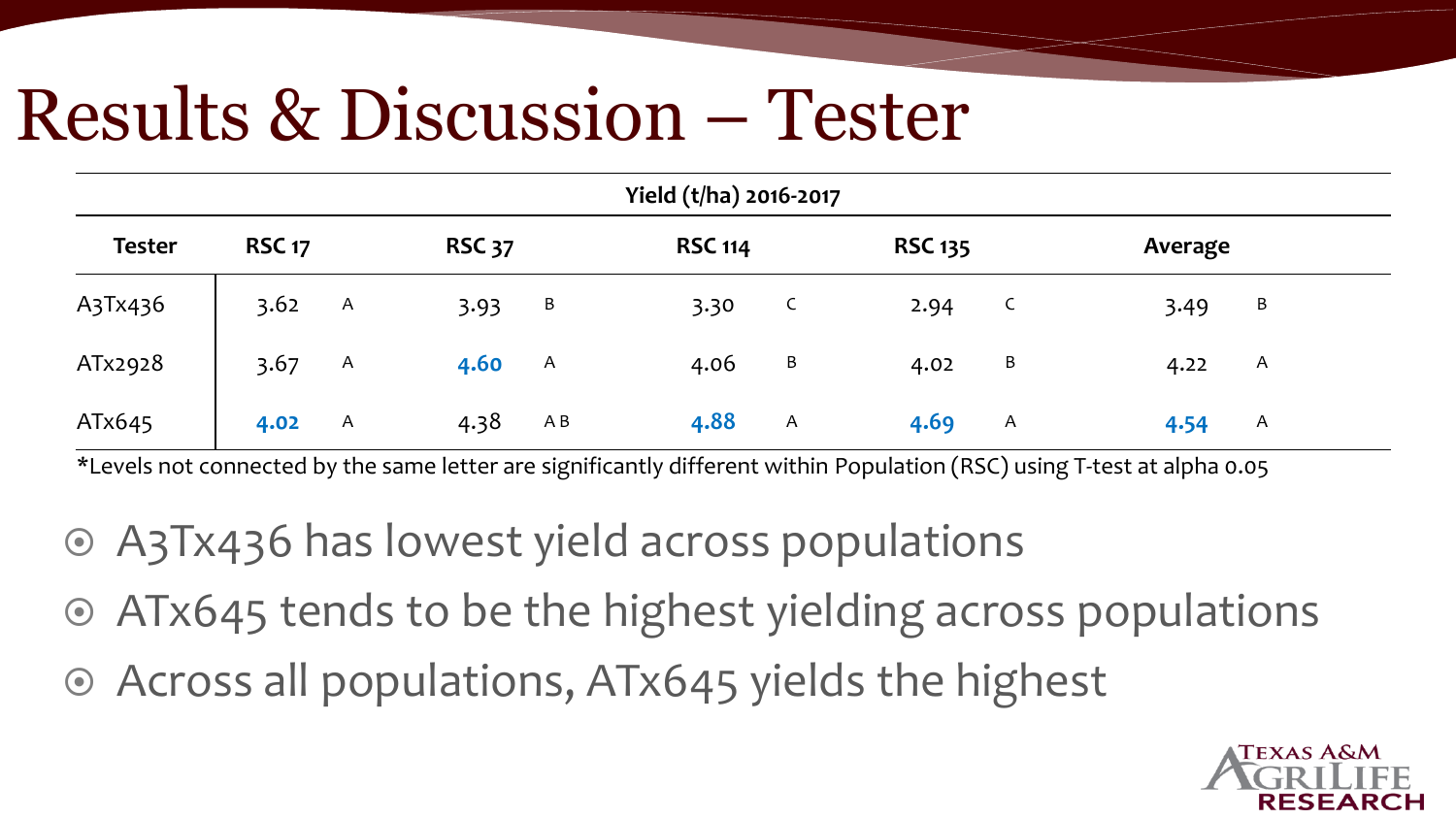# Pearson Correlations

|          |         |    |                      | <b>RSC37</b> |                | <b>RSC114</b> |                             |         | <b>RSC135</b>        |  |
|----------|---------|----|----------------------|--------------|----------------|---------------|-----------------------------|---------|----------------------|--|
| % Ex.Gen | Tester  |    | Ht                   | Yield        | Ht             | Yield         | Ht                          | Yield   |                      |  |
|          |         | DY | 0.55                 | $-0.37$      | 0.24           | $-0.85$       | 0.30                        | $-0.65$ |                      |  |
|          | A3Tx436 | Ht | $\blacksquare$       | 0.22         | ¥.             | $-0.60$       | $\mathbb{Z}^2$              | $-0.13$ |                      |  |
|          |         | DY | 0.65                 | 0.20         | 0.82           | 0.34          | 0.40                        | $-0.29$ |                      |  |
| Low      | ATx2928 | Ht | $\ddot{\phantom{a}}$ | 0.56         | $\mathcal{L}$  | 0.40          | $\mathcal{L}$               | 0.26    |                      |  |
|          |         | DY | 0.73                 | 0.52         | 0.25           | 0.11          | 0.92                        | $-0.17$ |                      |  |
|          | ATx645  | Ht |                      | 0.81         | $\mathcal{L}$  | $-0.46$       | $\mathbb{Z}^2$              | $-0.19$ |                      |  |
|          |         | DY | 0.91                 | $-0.64$      | 0.84           | $-0.77$       | 0.39                        | $-0.56$ |                      |  |
|          | A3Tx436 | Ht | $\Box$               | $-0.46$      | $\mathbb{Z}^2$ | $-0.52$       | $\Box$                      | $-0.27$ |                      |  |
|          |         | DY | 0.88                 | 0.35         | 0.67           | 0.45          | 0.11                        | $-0.57$ |                      |  |
| Medium   | ATx2928 | Ht | $\sim$               | 0.19         | $\mathcal{L}$  | 0.51          | $\mathcal{L}^{\mathcal{A}}$ | $-0.07$ |                      |  |
|          |         | DY | 0.89                 | $-0.09$      | 0.82           | 0.74          | 0.53                        | 0.09    |                      |  |
|          | ATx645  | Ht | $\blacksquare$       | 0.15         | $\mathcal{L}$  | 0.64          | $\mathbb{Z}^2$              | 0.11    |                      |  |
|          |         | DY | 0.65                 | $-0.50$      | 0.53           | $-0.85$       | 0.40                        | $-0.57$ |                      |  |
|          | A3Tx436 | Ht | $\ddot{\phantom{0}}$ | $-0.28$      | ¥.             | $-0.76$       | ä,                          | $-0.49$ |                      |  |
|          |         | DY | 0.82                 | 0.41         | 0.74           | $-0.57$       | 0.44                        | 0.37    |                      |  |
| High     | ATx2928 | Ht | $\sim$               | 0.26         | $\mathcal{L}$  | $-0.10$       | $\sim$                      | 0.02    |                      |  |
|          |         | DY | 0.17                 | $-0.12$      | 0.90           | $-0.66$       | 0.96                        | $-0.37$ | <b>TEXAS A&amp;M</b> |  |
|          | ATx645  | Ht | $\Box$               | 0.06         | $\Box$         | $-0.75$       |                             | $-0.57$ | <b>RESEAR</b>        |  |

**RESEARCH**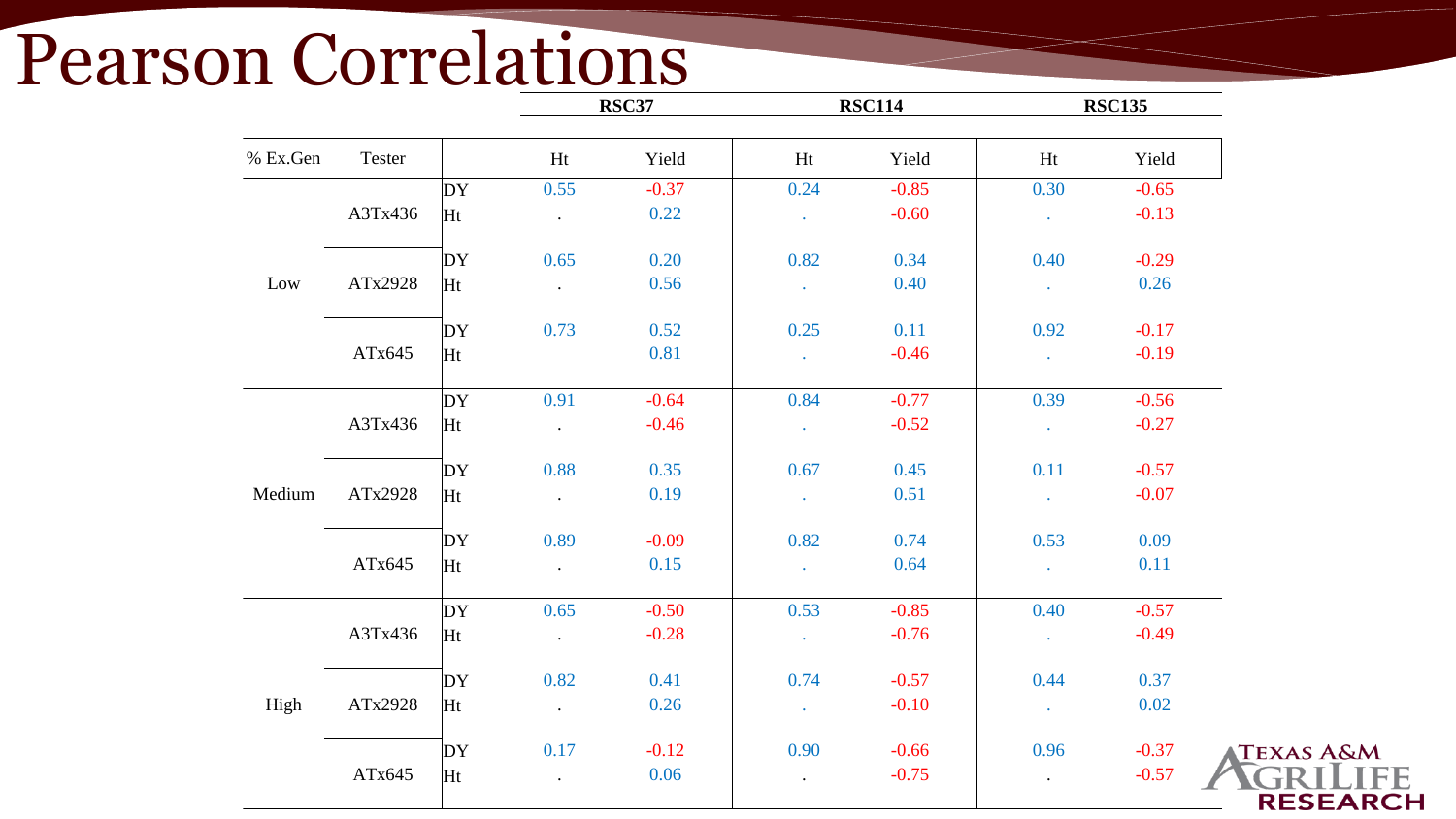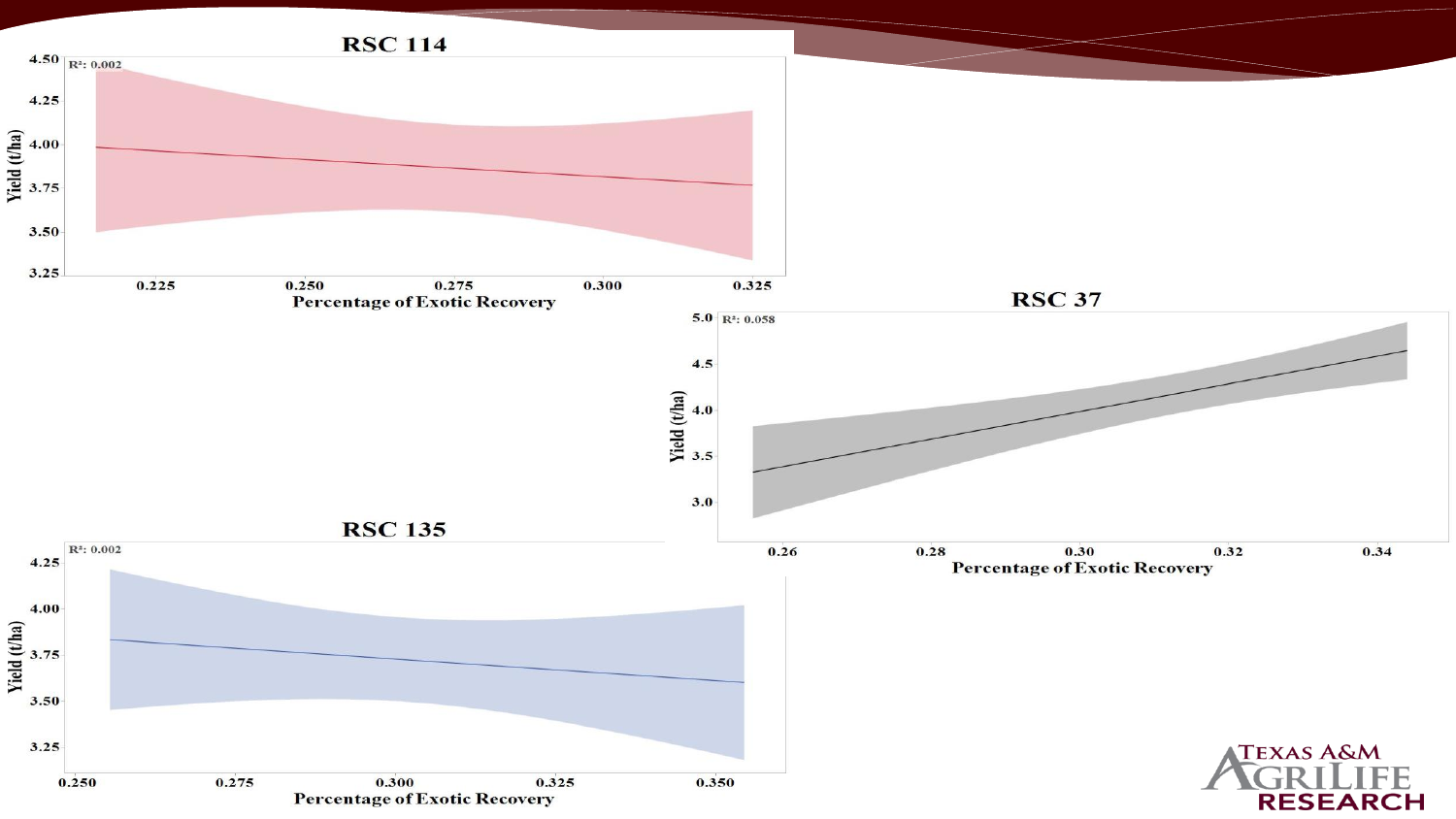## Conclusions

- No clear relationship between % exotic genome recovered and agronomic performance
- Testcross performance varies from population to population
	- ◉ Race of exotic parent helps determine combining performance with different testers
- $\odot$  Cross R lines with R lines and B lines with B lines
- $\odot$  If markers are to be used, a weighted system of individual markers is more beneficial (genomic selection)

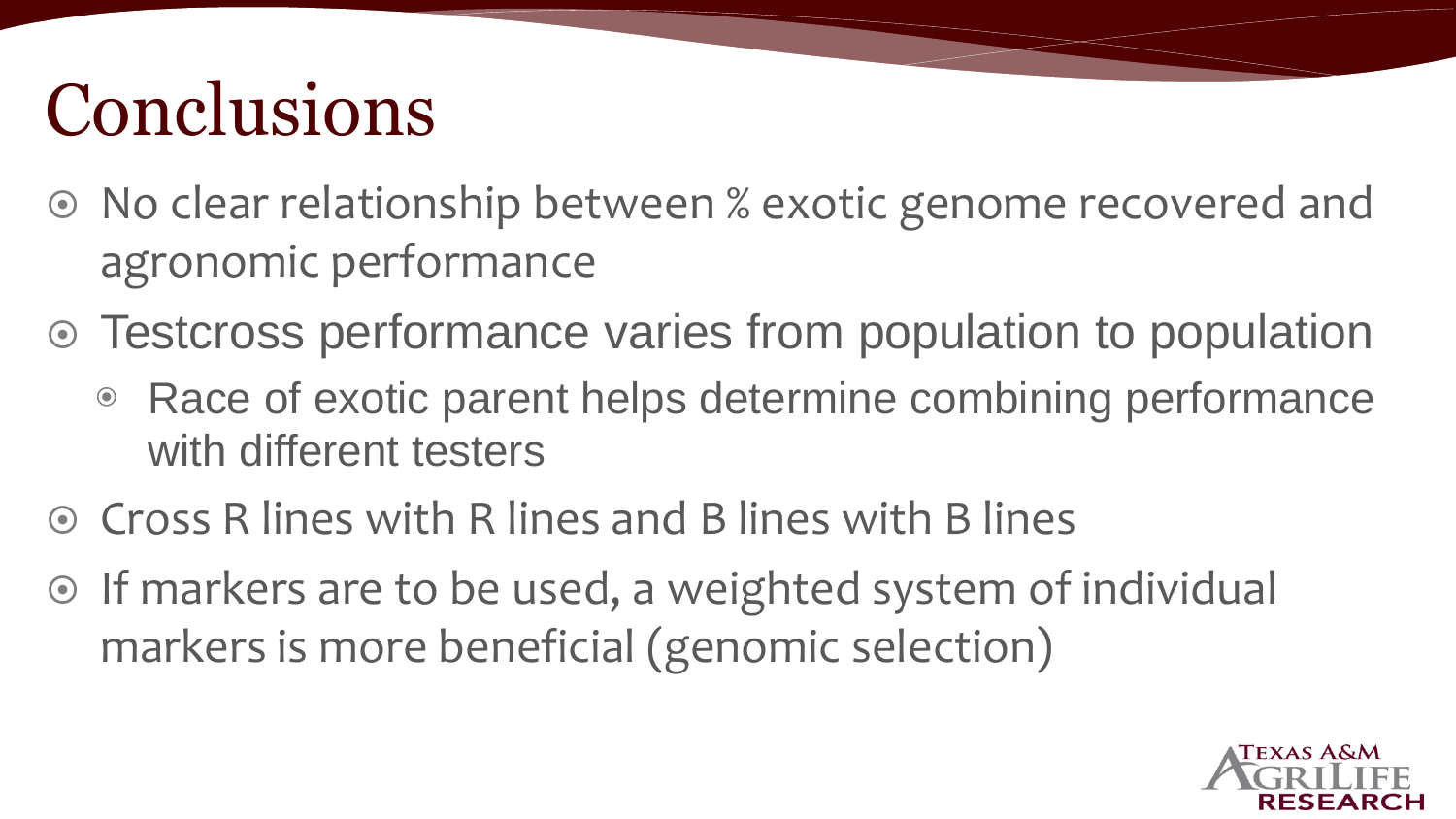## RSC Line Selections: Potential for International Distribution

- $\odot$  Evaluated 375 RSC ( $F_3$  & BC<sub>1</sub> $F_3$ ) lines in 2016
	- ⊙ Breeding value estimated by Dr. Fred R. Miller
- ◎ RSC lines (33) advanced based on estimated breeding value
- Testcross hybrid trial evaluation (2018)
	- Multi-location yield trials (6)
		- Two testers TxARG-1, Tx2928
		- David Horne, Dr. Nikhil Patil